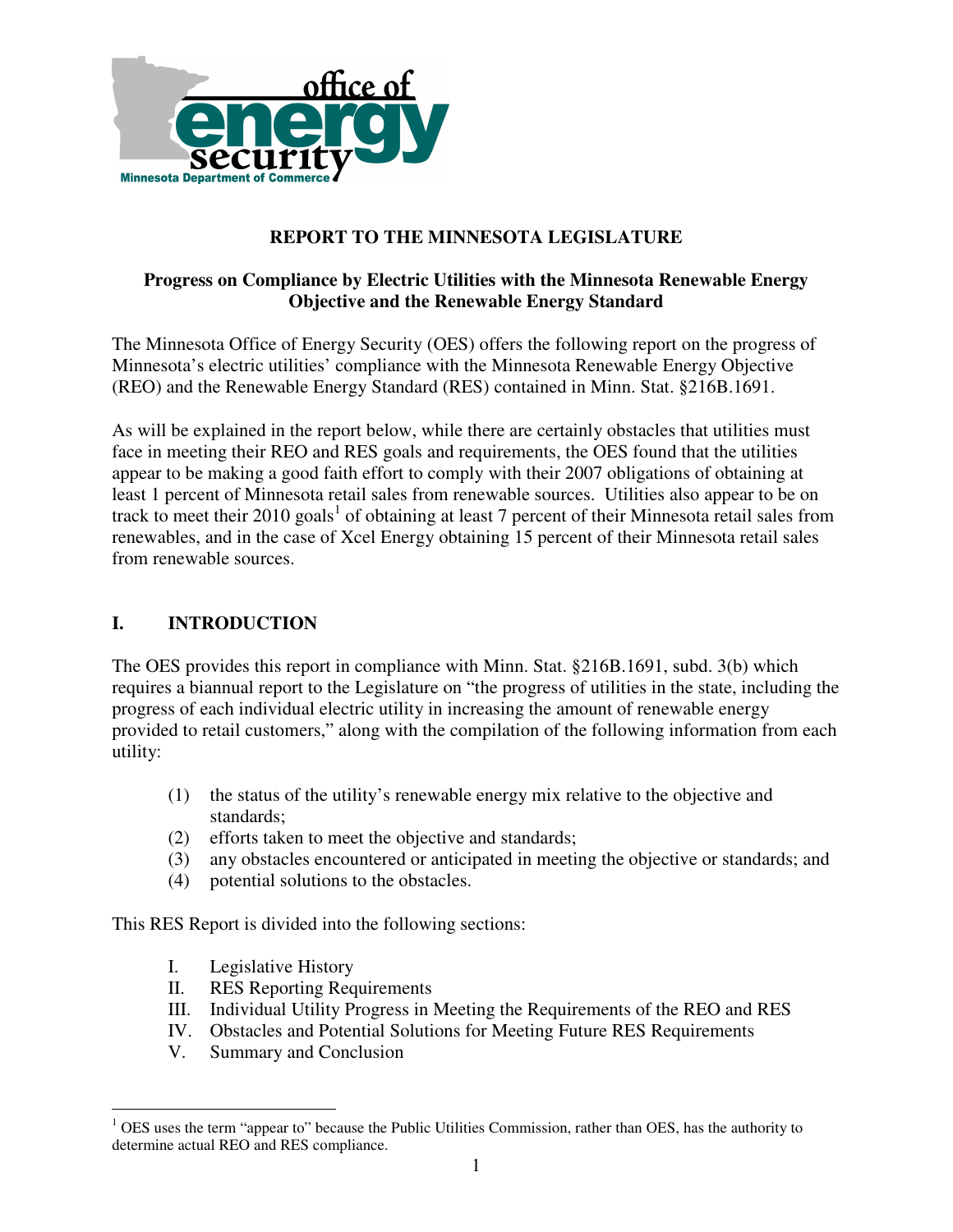### **I. LEGISLATIVE HISTORY**

 $\overline{a}$ 

#### *A. ADOPTION OF A RENEWABLE ENERGY OBJECTIVE*

The Minnesota Renewable Energy Objective (REO) contained in Minnesota Stat. §216B.1691 was first enacted by the Minnesota Legislature in 2001. As originally enacted the Statute required electric utilities to "make a good faith effort" to obtain by 2015 10 percent of their Minnesota retail energy sales from eligible energy sources, and to obtain 0.5 percent of their renewable energy from biomass technologies. Xcel Energy had a stronger provision since it was mandated to meet a 10 percent renewable energy standard.

In 2003, the Legislature amended the statute to require the Minnesota Public Utilities Commission (Commission) to supervise and facilitate utilities' good faith efforts to meet their REO obligations. Specifically, the REO Statute was amended to require the Commission to issue an initial Order and subsequent Orders as necessary to:

- Detail criteria and standards for measuring a utility's efforts to meet the REO, and for determining whether a utility has met the good faith requirement;
- Detail criteria and standards that protect against undesirable impacts on the reliability of the utility's system, undesirable economic impacts to a utility's ratepayers, and that consider technical feasibility;
- Provide a weighted scale that determines how energy generated by different technologies counts toward a utility's objective and that grants multiple credits for technologies and fuels the Commission finds in the public interest to encourage; and
- Consider the establishment of a program for tradeable renewable energy credits.

The Commission subsequently solicited comments from interested parties, and issued a series of Orders setting forth the criteria for measuring an electric utility's good faith efforts in meeting the REO Statute. $2$ 

<sup>2</sup> *In the Matter of Detailing Criteria and Standards for Measuring an Electric Utility's Good Faith Efforts in Meeting the Renewable Energy Objectives Under Minn. Stat. §216B.1691,* Docket No. E999/CI-03-869, Initial Order Detailing Criteria and Standards for Determining Compliance with Minn. Stat. §216B.1691 and Requiring Customer Notification by Certain Cooperative, Municipal, and Investor-Owned Distribution Utilities. (June 1, 2004) *In the Matter of Detailing Criteria and Standards for Measuring an Electric Utility's Good Faith Efforts in Meeting the Renewable Energy Objectives Under Minn. Stat. §216B.1691,* Docket No. E999/CI-03-869; *In the Matter of a Commission Investigation into a Multi-State Tracking and Trading System for Renewable Energy Credits,* Docket No. E999/CI-04-1616, Second Order Implementing Minn. Stat. §216B.1691, Opening Docket to Investigate Multi-State Program for Tracking and Trading Renewable Credits and Requesting Periodic Updates from Stakeholder Group; (October 19, 2004)

*In the Matter of Detailing Criteria and Standards for Measuring an Electric Utility's Good Faith Efforts in Meeting the Renewable Energy Objectives Under Minn. Stat. §216B.1691,* Docket No. E999/CI-03-869, Order After Reconsideration (August 13, 2004)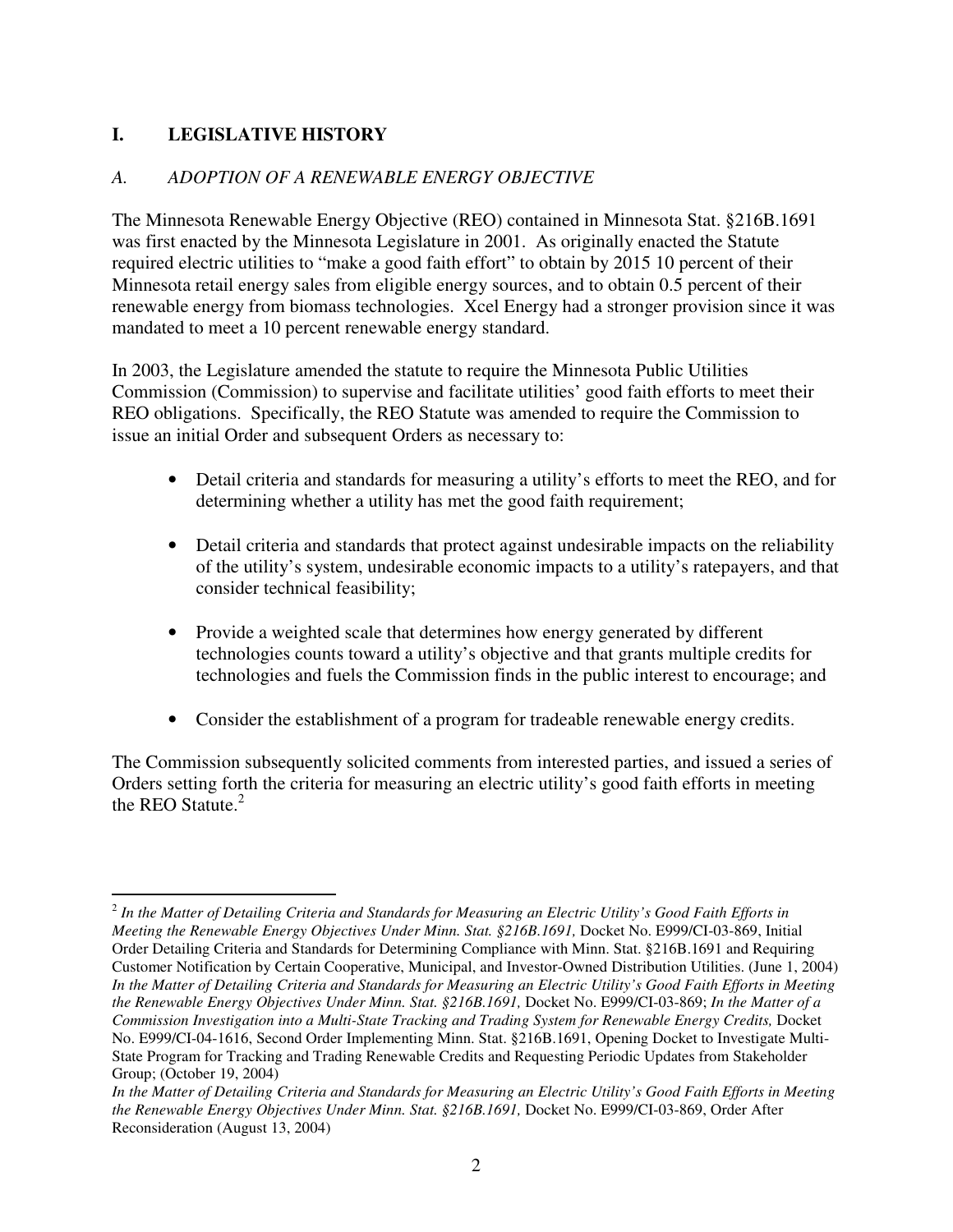#### *B. ADOPTION OF A RENEWABLE ENERGY STANDARD*

During the 2007 Legislative session, Minn. Stat. §216B.1691 was amended to:

- (1) Establish a Renewable Energy Standard (RES) with specified mandated renewable energy goals beginning in 2010;
- (2) Amend the definition of an eligible energy technology;
- (3) Require the Commission to establish a trading system for renewable credits; and
- (4) Establish criteria under which the Commission may waive or extend the deadline for meeting the RES targets.

#### **1. The Renewable Energy Standard**

Consistent with the earlier REO, the RES Statute requires that a utility generate or procure at least 1 percent of its retail electric sales from an eligible energy technology beginning in 2005, and at least 7 percent by 2010. However, unlike the REO, the RES mandates that electric utilities procure this level of energy. Beginning in 2010 for Xcel, and 2012 for all other utilities, the RES statute added Minn. Stat. §216B.1691, subd. 2(a) and (b) to require:

- (a) Except as provided in paragraph (b), each electric utility shall generate or procure sufficient electricity generated by an eligible energy technology to provide its retail customers in Minnesota, or the retail customers of a distribution utility to which the electric utility provides wholesale service, so that at least the following standard percentages of the electric utility's total retail electric sales to retail customers in Minnesota is generated by eligible energy technologies by the end of the year indicated:
	- (1) 2012 -- 12 percent
	- (2) 2016 -- 17 percent
	- (3) 2020 -- 20 percent
	- (4) 2025 -- 25 percent
- (b) An electric utility that owned a nuclear generating facility as of January 1, 2007, must meet the requirements of this paragraph rather than paragraph (a). An electric utility subject to this paragraph must generate or procure sufficient electricity generated by an eligible energy technology to provide its retail customers in Minnesota or the retail customers of a distribution utility to which the electric utility provides wholesale electric service so that at least the following percentages of the electric utility's total retail electric sales to retail customers in Minnesota is generated by eligible energy technologies by the end of the year indicated:
	- (1) 2010 -- 15 percent
	- $(2)$  2012 -- 18 percent
	- (3) 2016 -- 25 percent
	- (4) 2020 -- 30 percent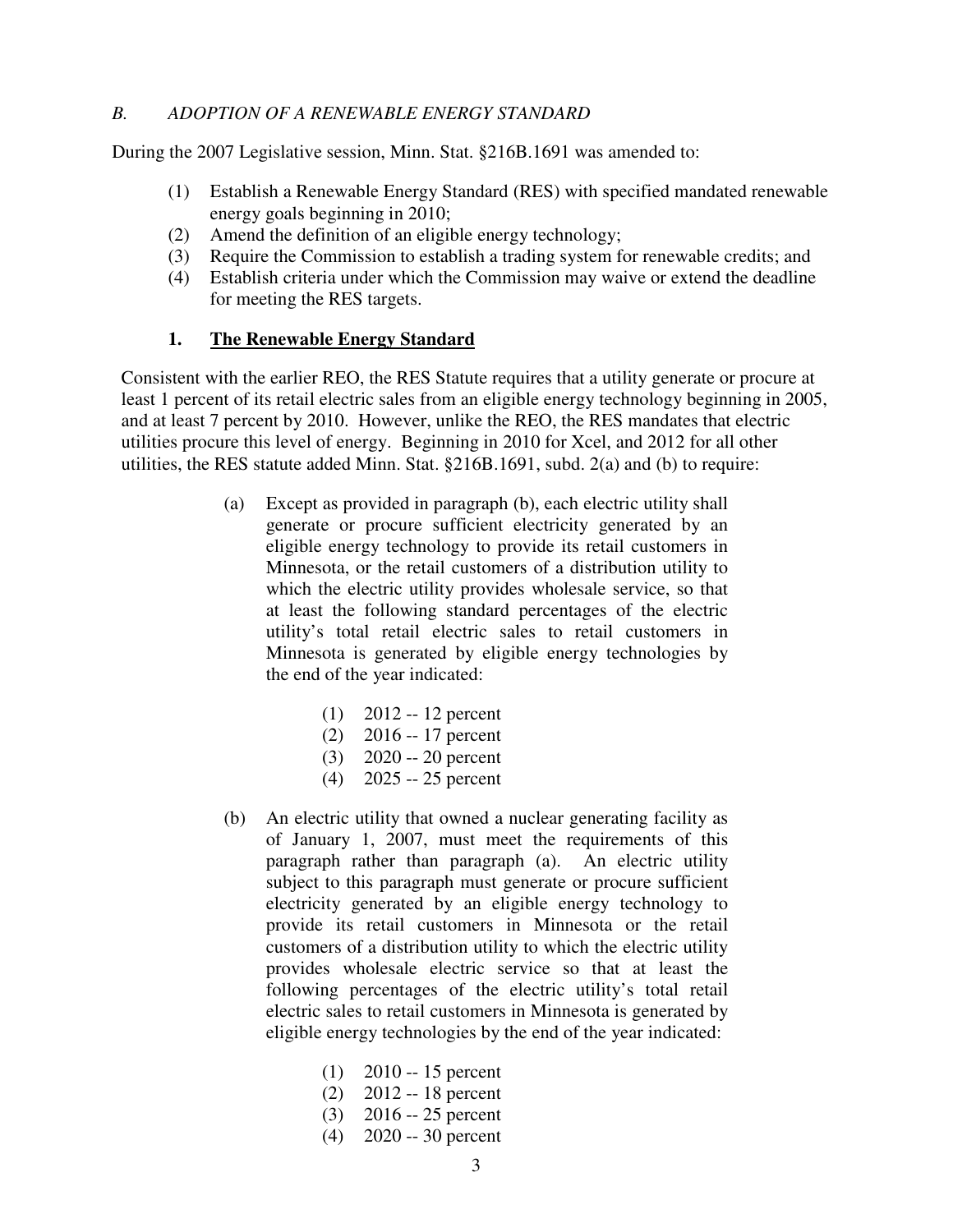Of the 30 percent in 2020, at least 25 percent must be generated by wind energy conversion systems and the remaining 5 percent by other eligible energy technologies.

### **2. Changes to the Definition of an Eligible Energy Technology**

Minn. Stat. §216B.1691, subd. 1 defines an eligible energy technology as one that:

Generates electricity from the following renewable energy sources: (1) solar; (2) wind; (3) hydroelectric with a capacity of less than 100 megawatts; (4) hydrogen provided that after January 1, 2010, the hydrogen must be generated from the resources listed in this clause; or (5) biomass, which includes, without limitation, landfill gas, an anaerobic digester system, and an energy recovery facility used to capture the heat value of mixed municipal solid waste or refuse-derived fuel from mixed municipal solid waste as a primary fuel.

The definition of an eligible energy technology cited above reflects a number of changes made by the 2007 Legislature when it enacted the RES. Specifically, the capacity of hydroelectric facilities eligible for RES compliance was increased from 60 to 100 megawatts, and the definition of biomass was clarified to include landfill gas, and anaerobic digester systems. Finally, the restriction was lifted on Xcel's ability to count biomass and wind generation from its Prairie Island Legislative mandates.<sup>3</sup> The 2007 amendments to the RES Statute render generation from these mandates eligible to count toward RES compliance.

## **3. The Use of Renewable Energy Certificates to Meet RES Requirements**

The 2003 amendment to Minn. Stat. §216B.1691, subd. 4, provided that the Commission "may establish a program for tradable credits for electricity generated by eligible energy technology." The 2007 amendment to Minn. Stat. §216B.1691, subd. 4 required the Minnesota Public Utilities Commission to establish a program for tradable Renewable Energy Credits (RECs)<sup>4</sup> by January 1, 2008, and to require all electric utilities to participate in a Commission-approved REC tracking system once such a system was in operation.

The Commission began the process of considering a REC tracking program in 2004 by directing Commission Staff, the OES and other interested commentators and parties to participate in the Midwest Renewable Credit Workshops.<sup>5</sup> Through a series of workshops and meetings involving stakeholders throughout the Midwest region, a regional credit tracking and trading system, known as the Midwest Renewable Energy Tracking System or M-RETS, was developed.

 $3$  As part of earlier Legislative authorization for additional storage for spend nuclear fuel at Xcel's Prairie Island nuclear facility, Xcel was require to obtain 825 MW of wind energy (Minn. Stat. §216B.2423) and 125 MW of biomass energy (Minn. Stat. §216B.2424).

<sup>4</sup> Another commonly used term of RECs is "green tags."

<sup>5</sup> *In the Matter of Detailing Criteria and Standards for Measuring an Electric Utility's Good Faith Efforts in Meeting the Renewable Energy Objectives Under Minn. Stat. §216B.1691,* Docket No. E999/CI-03-869, Initial Order Detailing Criteria and Standards for Determining Compliance with Minn. Stat. §216B.1691 and Requiring Customer Notification by Certain Cooperative, Municipal, and Investor-Owned Distribution Utilities. (June 1, 2004)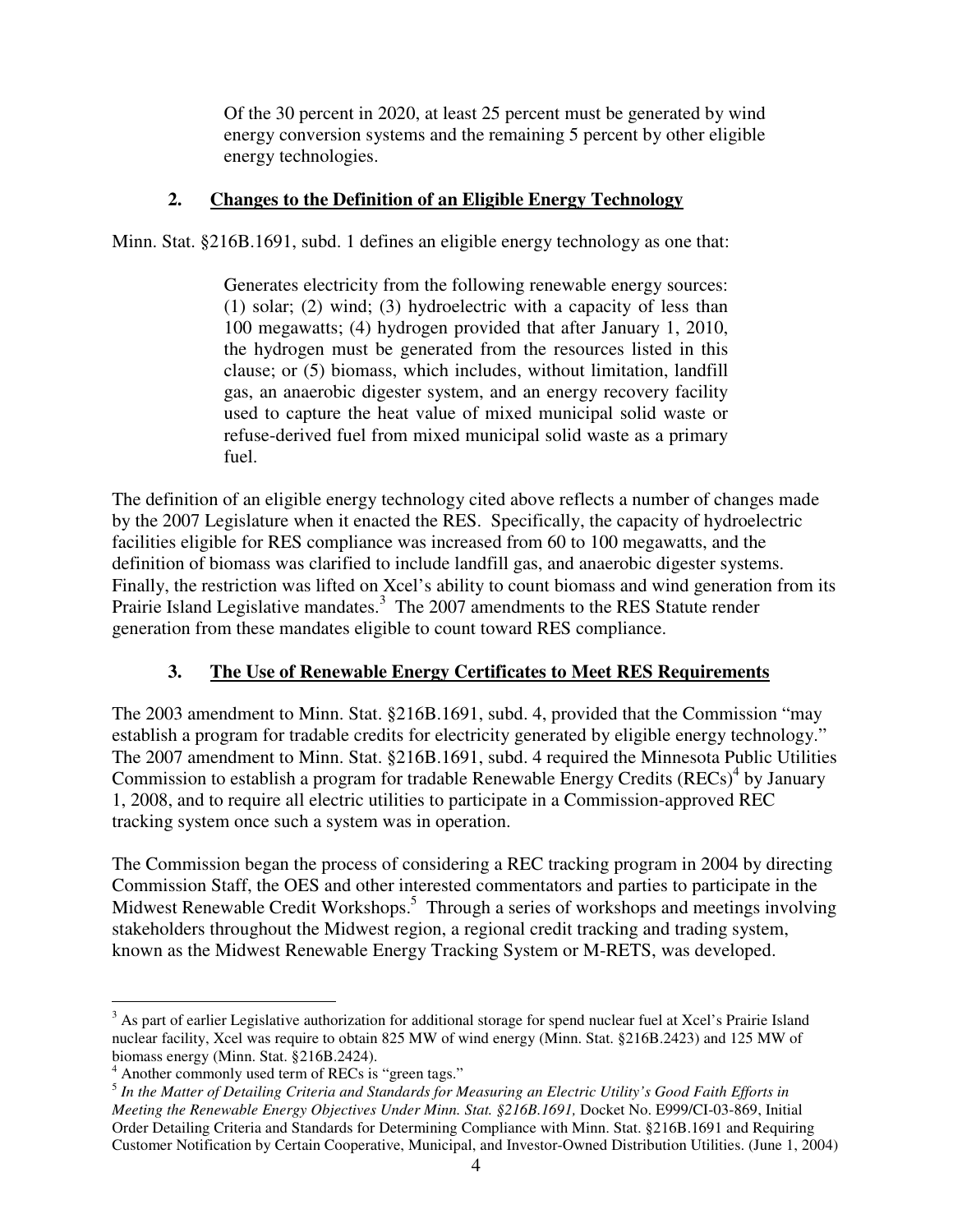In an October 2007 Order, the Commission approved the use of the M-RETS system as the REC tracking system under Minn. Stat. §216B.1691, subd. 4(d), and required Minnesota utilities to participate.<sup>6</sup> Specifically, the Commission required utilities to complete the online registration process and sign the Terms of Use agreement with the M-RETS system administrator, APX, Inc, and receive account approval from APX by January 1, 2008. In addition, the Commission directed utilities to make a substantial and good faith effort to create a system account and subaccounts for its organization, and to register its generation units/facilities in the M-RETS system by March 1, 2008.

Finally, in its December 3, 2008 *Third Order Detailing Criteria and Standards for Determining Compliance under Minn. Stat. §216B.1691 and Setting Procedures for Retiring Renewable Energy Credits*, the Commission directed utilities to begin retiring RECs equivalent to 1 percent of their Minnesota annual retail sales for the 2008 and 2009 compliance year by May  $1<sup>st</sup>$  of the following year. Upon retirement, RECs are transferred into a specific Minnesota RES retirement account and, once retired, are not available to meet other state or program requirements, thus addressing the statutory prohibition against double counting the RECs and promoting the environmental benefits of renewable energy. The Commission further directed the utilities to submit a compliance filing demonstrating their compliance with the RES by June  $1<sup>st</sup>$  of each year

## **4. Criteria for Waiving or Extending the RES Requirements**

The RES Statute was amended to include criteria under which the Commission may find it in the public interest to modify or delay implementation of the RES requirements. Among the factors the Commission must consider are:

- (1) The impact on customer's utility costs, including the economic and competitive pressure on the utility's customers;
- (2) The effects on electric system reliability;
- (3) Technical advances and concerns;
- (4) Rejection or delays in obtaining site and route permits;
- (5) Delays, cancellations or non-delivery of necessary equipment for construction of a facility;
- (6) Transmission constraints; and

 $\overline{a}$ 

(7) Other statutory obligations imposed on the Commission or utility. [Minn. Stat. §216B.1691, subd. 2b]

Upon a petition by a utility, the Commission may modify or delay an RES standard under numbers (1) to (3) "only if it finds implementation would cause significant rate impact, requires significant measures to address reliability, or raises significant technical issues." For the remaining items, Minn. Stat. §216B.1691, subd. 2b allows modification or delay in the implementation of a standard only if the Commission "finds that the circumstances described in

<sup>6</sup> *In the Matter of a Commission Investigation into a Multi-State Tracking and Trading System for Renewable Energy Credits,* Docket No. E999/CI-04-1616, Order Approving Midwest Renewable Energy Tracking System (M-RETS) Under Minn. Stat. §216B.1691, subd. 4(d), and Requiring Utilities to Participate in M-RETS (October 9, 2007)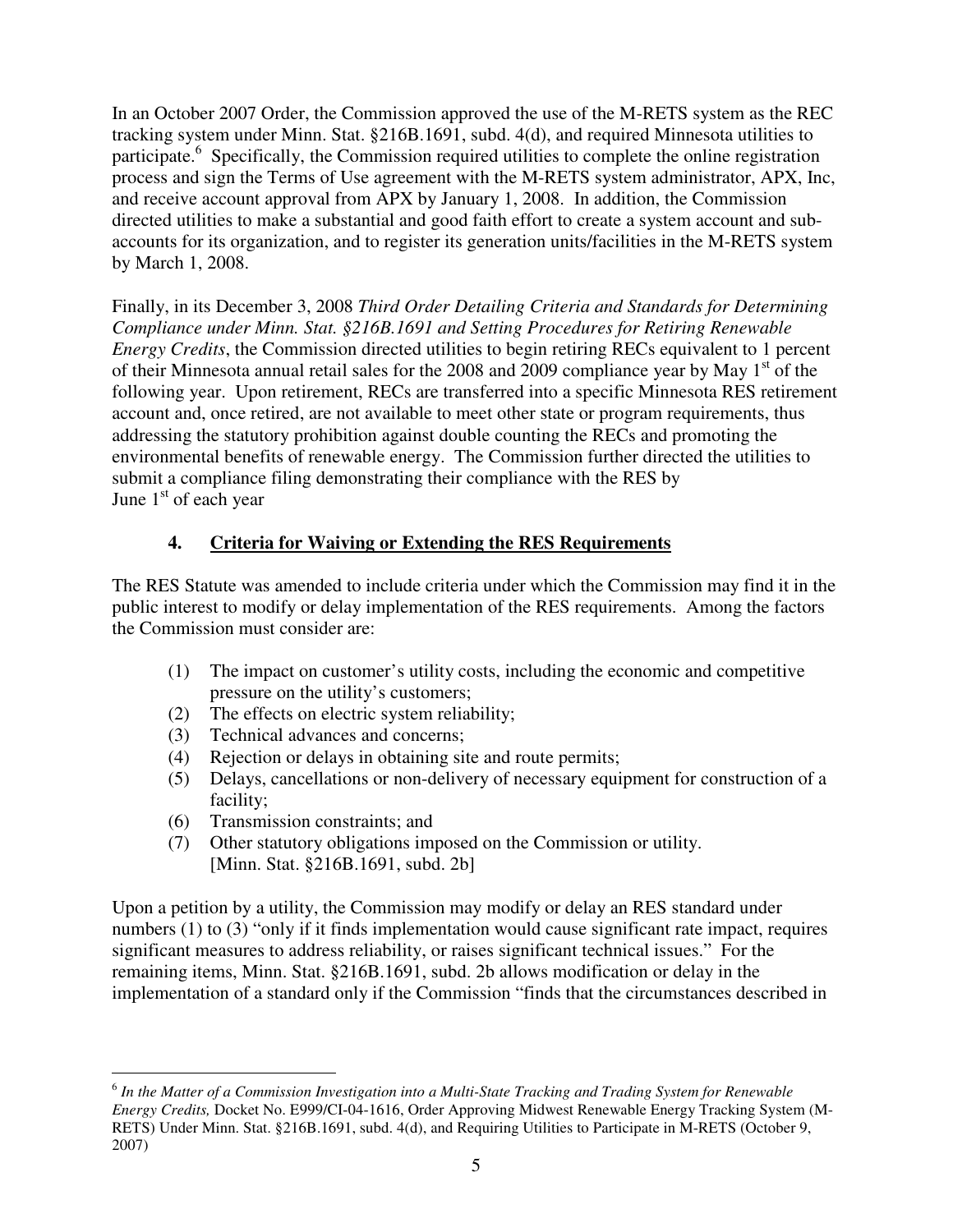those clauses were due to circumstances beyond an electric utility's control and make compliance not feasible." To date, no utility has requested a modification or delay in the implementation of the RES requirements.

## **II. RES REPORTING REQUIREMENTS**

## *A. ENTITIES SUBJECT TO THE RES REQUIREMENTS*

Minn. Stat. §216B.1691, subd. 1(b) defines an electric utility as "a public utility providing electric service, a generation and transmission cooperative electric association, a municipal power agency, or a power district."

Based on the statutory definition of an electric utility, the Commission has determined that the following entities are subject to the RES Statute:

- Basin Electric Power Cooperative
- Central Minnesota Municipal Power Agency (CMMPA)
- Dairyland Power Cooperative
- East River Electric Cooperative
- Great River Energy (GRE)
- Heartland Consumers Power District
- Interstate Power and Light
- L&O Power Cooperative
- Minnkota Power Cooperative
- Minnesota Municipal Power Agency (MMPA)
- Minnesota Power
- Missouri River Energy Services
- Northwestern Wisconsin Electric Company
- Ottertail Power Company
- Southern Minnesota Municipal Power Agency (SMMPA)
- Xcel Energy

 $\overline{a}$ 

The definition of an electric utility contained in Minn. Stat. §216B.1691, subd. 1(b) was amended in 2007 to include a power district. Consequently, Heartland Consumers Power District is now subject to the RES requirements. In its November 12, 2008 Order in Docket No. E999/CI-03-869, the Commission found that East River Electric Power Cooperative and L&O Power Cooperative were required to file separate RES reporting.<sup>7</sup> Prior to this Order, L&O and East River's RES compliance reporting was aggregated with the reporting from Basin Electric. Finally, given its limited presence in Minnesota, the Commission granted Northwestern Wisconsin Electric Company the discretion to report its renewable energy compliance information as provided to the Wisconsin Public Service Commission. Further details of each utility's progress in meeting the RES requirements are contained in Section III, below.

<sup>7</sup> *In the Matter of Detailing Criteria and Standards for Measuring an Electric Utility's Good Faith Efforts in Meeting the Renewable Energy Objectives Under Minn. Stat. §216B.1691,* Docket No. E999/CI-03-869, Order Setting Filing Requirements and Clarifying Procedures, (November 12, 2008)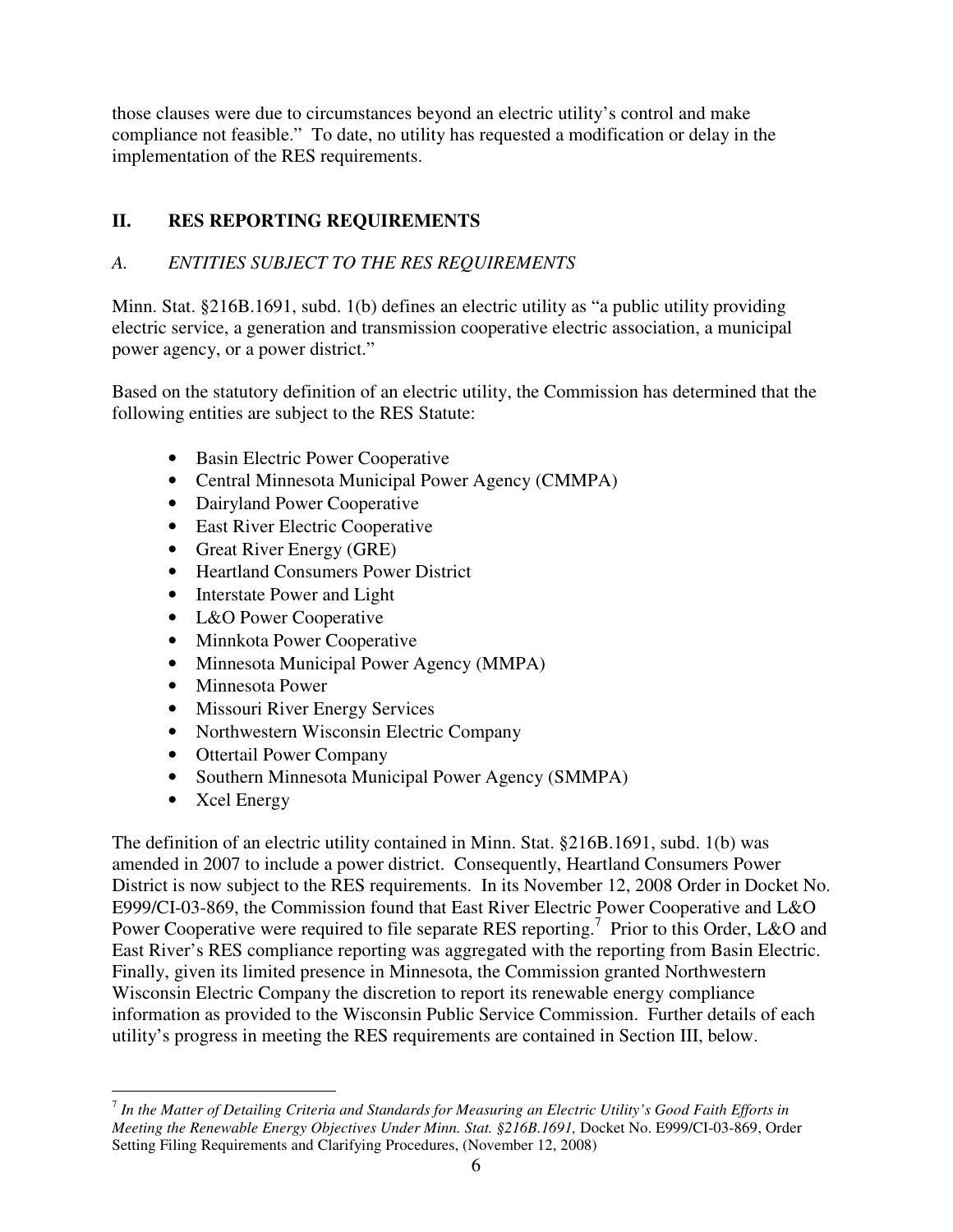### *B. DETERMINATION OF MINNESOTA RES ELIGIBLE GENERATION*

Minn. Stat. §216B.1691, subd. 1 defines the types of renewable generation eligible for meeting the RES requirements, while Minn. Stat. §216B.1691, subd. 2(d) directs the Commission to "issue necessary orders detailing the criteria and standards by which it will measure an electric utility's efforts to meet the renewable energy objectives of subdivision 2 to determine whether the utility is making the required good faith effort."

The Commission set forth the criteria for determining compliance with the RES Statute after taking comments from effected parties in a number of Orders.<sup>8</sup> Among the resources the Commission has determined ineligible for meeting the RES are resources used for green pricing, resources that do not meet the statutory definition of eligibility, and generation assigned to compliance for other regulatory purposes such as another state's Renewable Portfolio Standard Requirements (RPS).

In addition to excluding ineligible generation from the reporting, a number of utilities have Power Purchase Agreements (PPAs) with renewable generators in which the ownership of the environmental attributes is unknown or silent. The M-RETS operating procedures define a renewable energy credit or REC as "representing all of the attributes from one MWh of electricity generation from a renewable generating unit registered with the M-RETS tracking system or a certificate imported from a compatible certificate tracking system and converted to an M-RETS Certificate."<sup>9</sup> The renewable attributes associated with one MWh include all environmental attributes, credits, benefits, emissions reductions, offsets, and allowances attributable to the renewable energy generation. The purpose of requiring registration of a "whole certificate," that is, one with all the environmental attributes, is to help ensure compliance with the statutory prohibition against double counting of the environmental benefits, and to ensure that ratepayers receive the benefits of the renewable energy for which they are paying through their rates.

Four companies report having some PPAs for which the assignment of the RECs is not known: Great River Energy, Interstate Power & Light, Ottertail Power Company, and Xcel Energy. A detailed discussion of the amount of generation obtained through these PPAs, and the impact of the inclusion of such generation on the companies' progress in meeting RES standards is reflected for each affected utility in the discussion contained in Section III below.

#### **III. INDIVIDUAL UTILITY PROGRESS IN MEETING THE 2007 AND 2010 REQUIREMENTS**

#### *A. SUMMARY OF 2007 COMPLIANCE*

Until 2010, Minn. Stat. §216B.1691, subd 2 requires that:

<sup>8</sup> See footnote 2

<sup>&</sup>lt;sup>9</sup> M-RETS Operating Procedures, page 77, at http://www.m-rets.com/resources/M-RETS-Operating-Procedures-07.02.2007.pdf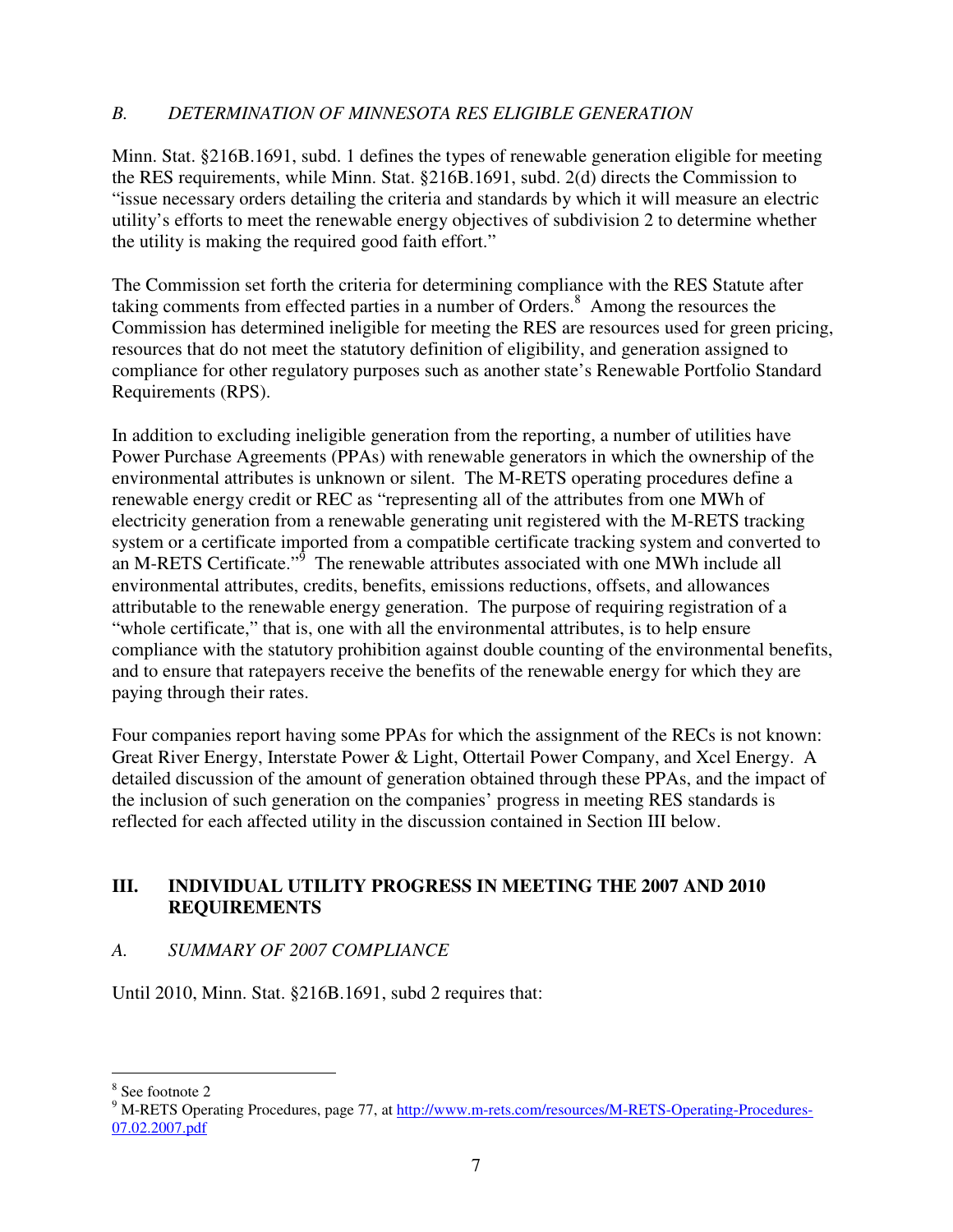… each electric utility shall make a good faith effort to generate or procure sufficient electricity generated by an eligible energy technology to provide its retail customers, or the retail customers of a distribution utility to which the electric utility provides wholesale electric service, so that commencing in 2005, at least one percent of the electric utility's total retail electric sales to retail customers in Minnesota is generated by eligible energy technologies.

For 2007 a total of 3,121,257 MWh's or 4.7 percent of Minnesota retail sales were generated from sources which are eligible to count toward the Minnesota RES. Wind accounted for approximately 46.6 percent of all renewable generation, with 24 percent generated from biomass and 29.4 percent generated from hydro**.** A discussion of each utility's generation totals and mix of resources is contained below.

#### *B. PROGRESS TOWARD MEETING 2010 GOALS*

 $\overline{a}$ 

Beginning in 2010, Xcel is required to obtain 15 percent of the energy it uses to serve its Minnesota retail sales from renewable sources, while the remaining utilities are required to make a good faith effort to obtain 7 percent of their Minnesota retail sales from renewable sources by 2010.

In order to assess each utility's progress towards meeting its 2010 RES goals, the OES obtained or requested information on each utility's planned capacity additions. In total, reporting utilities plan to add an estimated 2,100 MWs of renewable generation through 2010, of which approximately 1,900 MWs is expected to be wind energy.

Because the RES goals are energy goals (that is, the percentage of MWhs obtained from renewable generation), an estimate of the energy obtained from planned capacity additions was calculated using estimated capacity factors for each energy type. For example, wind energy is an intermittent resource with a typical capacity factor of between 30 and 40 percent. For the purposes of estimating expected energy generation, the calculations use a capacity factor of 35 percent. In addition, the RES compliance rates reflect 2007 retail sales amounts only. OES does not have sufficient information at this time for each utility to attempt to consider forecasting changes that could result in higher or lower energy sales levels or the impact of the energy savings requirements set forth in Minn. Stat. §216B.241 which would lower energy sales levels. Currently planned capacity additions would generate an estimated 6,698,377 MWhs of additional Minnesota RES eligible renewable generation. When combined with existing renewable generation, the total Minnesota RES eligible renewable generation would total an estimated 9,819,634 MWhs, representing 15 percent of total 2007 Minnesota retails sales.

As noted earlier in this report, beginning in 2008 utilities are required to begin retiring RECs in the M-RETS system to demonstrate compliance with their RES obligations. The Commission has determined that, for the purpose of complying with the Minnesota RES requirements, RECs will have a four-year "shelf life."<sup>10</sup> A four-year shelf life means a REC may be retired for

<sup>&</sup>lt;sup>10</sup> In the Matter of a Commission Investigation into a Multi-State Tracking and Trading System for Renewable *Energy Credits,* Docket No. E999/CI-04-1616; *In the Matter of Detailing Criteria and Standards for Measuring an Electric Utility's Good Faith Efforts in Meeting the Renewable Energy Objectives Under Minn. Stat. §216B.1691,*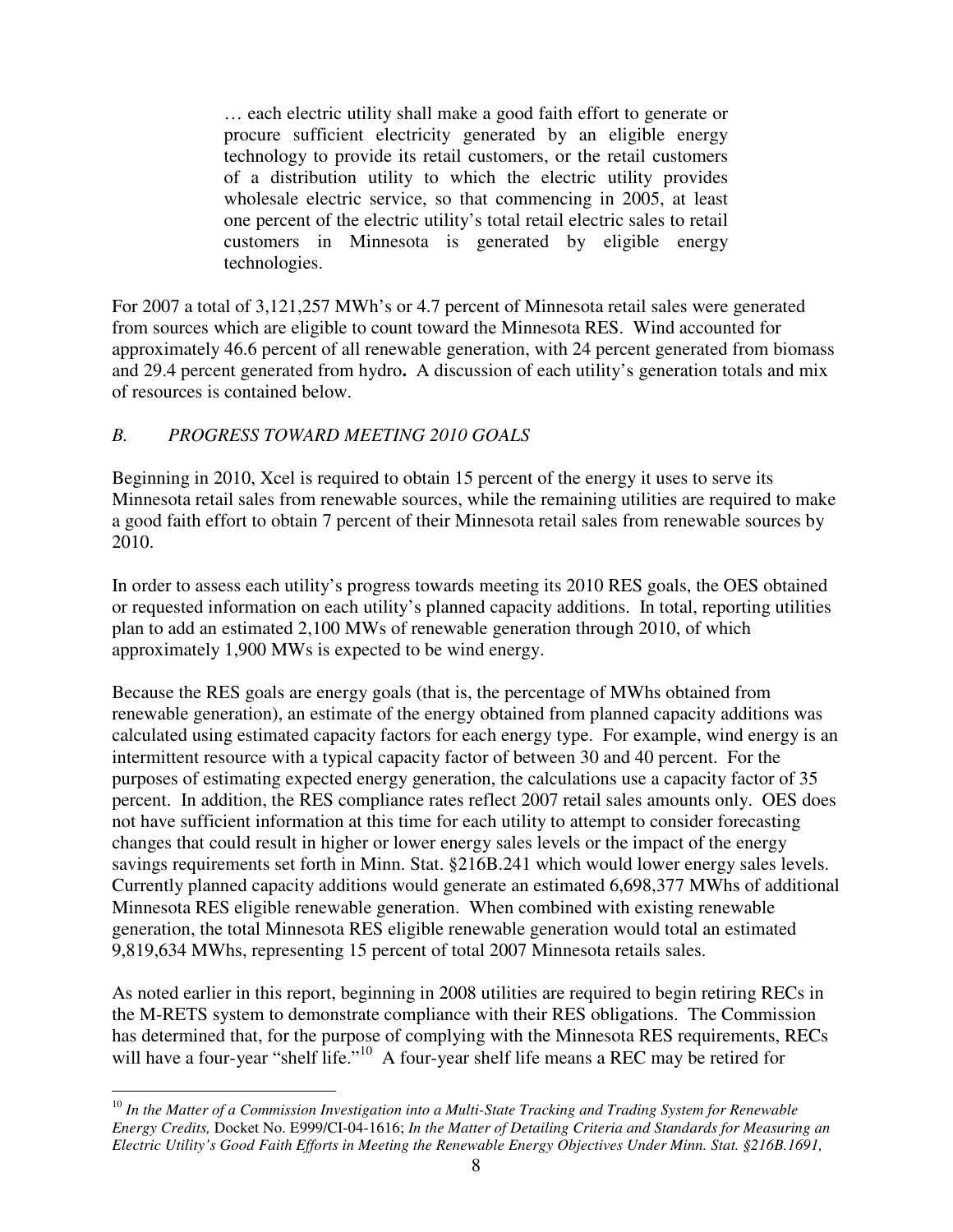compliance with Minnesota RES in the year of generation or during the following four years. Once a REC is retired, it is unavailable for other uses. A four-year shelf life for RECs is intended to provide utilities with additional flexibility in undertaking the investment necessary to meet the RES requirements, while encouraging utilities to continue to add renewable resources throughout the time period set in statute. Utilities with excess RECs may choose to hold those RECs to meet future compliance requirements, or to sell the RECs to other utilities with insufficient renewable generation to meet RES goals. $^{11}$ 

Given existing renewable generation plus the planned renewable capacity additions, along with the ability to use current excess RECs for future compliance, the utilities appear well positioned to meet their 2010 RES standards.

### *C. INDIVIDUAL UTILITY COMPLIANCE WITH 2007 REO AND 2010 RES REQUIREMENTS*

This section of the report provides a discussion of each utility's progress in meeting its RES goals, a summary of the mix of generation sources, as well as plans for additional renewable generation through 2010.

## **1. Basin Electric Cooperative (Basin)**

Headquartered in Bismarck, North Dakota, Basin is an electric generation and transmission cooperative serving member systems in nine states, including Minnesota. For 2007, Basin had 10,067 MWh of Minnesota RES eligible generation representing 3 percent of its 334,890 MWh's of Minnesota retail sales. The entirety of Basin's Minnesota existing RES eligible generation was from wind. Basin has plans to add 270 MWs of wind, and 22 MWs of biomass through 2010. The planned additions would result in approximately 23,906 MWhs of additional RES eligible generation. The total of existing plus additional energy would represent 10.1 percent of 2007 Minnesota retail sales. Thus, Basin is meeting its current RES obligations, and appears well positioned to meet its 2010 goals.

## **2. Central Minnesota Municipal Power Agency (CMMPA)**

CMMPA is made up of fifteen municipalities across central Minnesota, including Blue Earth, Delano, Fairfax, Glencoe, Granite Falls, Janesville, Kasson, Kenyon, Mountain Lake, Sleepy Eye, Springfield and Windom. In 2007, CMMPA had 33,969 MWhs of Minnesota RES eligible generation, representing 12.1 percent of its 281,417 Minnesota retail sales. All of CMMPA's RES eligible generation came from wind. CMMPA has plans to add 2.5 MWs of biomass capacity for an additional 10,810 MWhs of RES eligible generation. With the additional biomass generation, CMMPA's RES percentage would increase to 15.9 percent of 2007 Minnesota retail sales. CMMPA is meeting its current RES obligations and its 2010 goals.

Docket No. E999/CI-03-869, Order Establishing Initial Protocols for Trading Renewable Energy Credits (December 18, 2007)

 $11$  Minnesota statutes limit the amount of RECs that Xcel can sell during the initial period of the RES.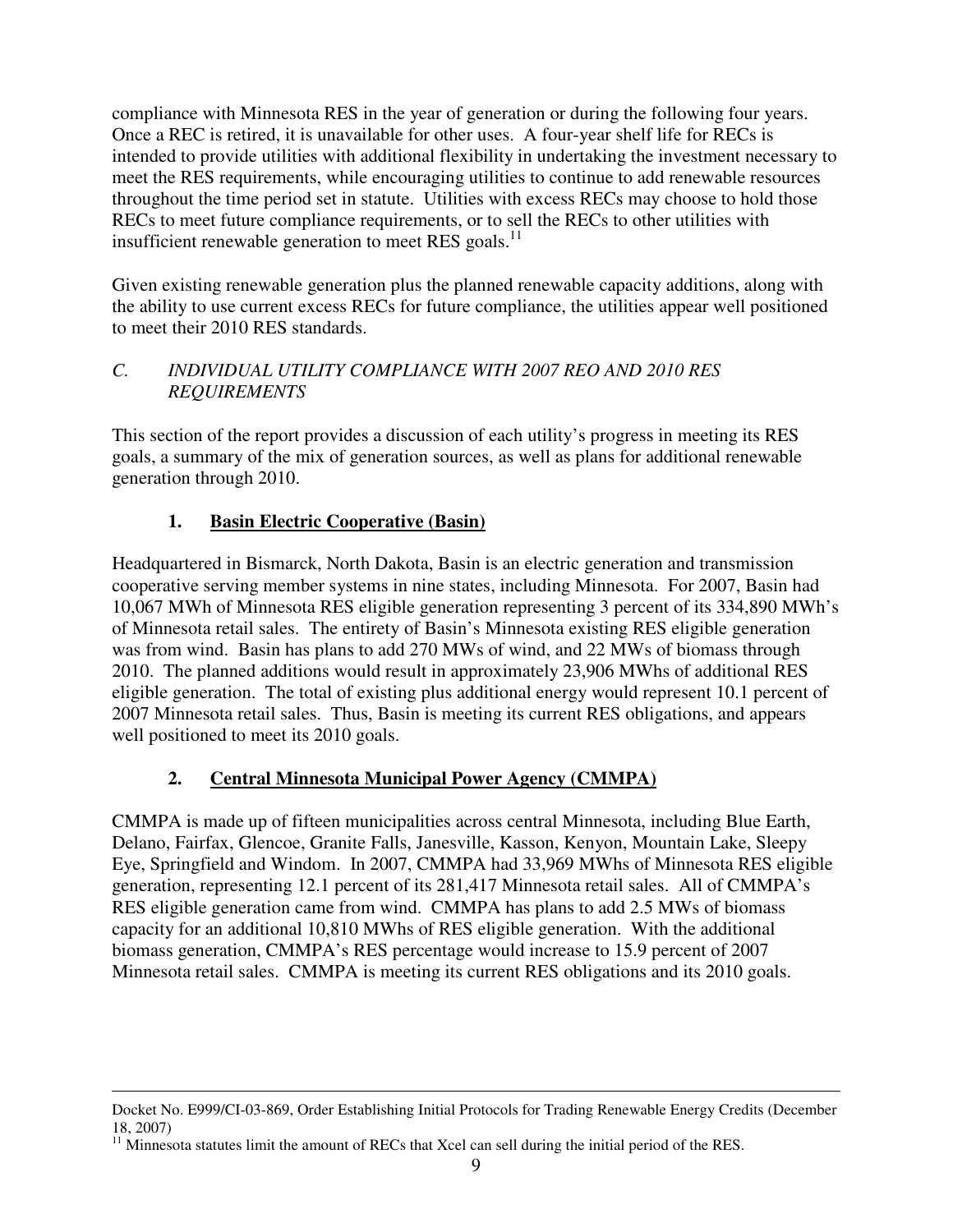# **3. Dairyland Power Cooperative (DPC)**

Headquartered in LaCrosse, Wisconsin, Dairyland serves communities in Wisconsin, Minnesota, Iowa and Illinois. Minnesota member cooperatives include the People's Cooperative of Rochester, the Freeborn-Mower Cooperative, and the Tri-County Electric Cooperative in Rushford. Minnesota sales account for approximately 17 percent of its total system sales. DPC had a total of 23,307 MWhs of Minnesota RES eligible generation in 2007 of which 66 percent was from biomass resources, and 34 percent was from wind. Existing Minnesota RES eligible generation represented 2.9 percent of DPC's 2007 Minnesota retail sales. DPC has plans to add 20 MWs of wind capacity and 41.8 MWs of biomass capacity through 2010. The resulting additions would generate approximately 42,733 MWhs of Minnesota RES eligible generation. The combination of existing and planned additional energy would increase DPC's RES percentage to 8.1 percent of its Minnesota retail sales. DPC complies with 2007 RES requirements, and with these plans appears to be on track to comply with 2010.

# **4. East River Electric Cooperative (East River)**

This RES Legislative Report represents the first report to which East River is obligated to report individually. In previous years, East River's compliance was included in Basin Electric's reporting. East River obtains the bulk of its energy from Basin (which, as explained above, Basin is well in compliance,) and sells that energy to a number of distribution cooperatives in western Minnesota. Because East River serves other distribution cooperatives the Commission determined in its November 12, 2008 Order that East River was required to report its RES compliance separately from Basin. For 2007, East River reported 2.2 percent of its Minnesota retail sales were from Minnesota RES eligible sources.

Because East River obtains most of its energy from Basin Electric, it has no separate plans to add renewable capacity through 2010. Additional renewable generation, as needed to meet RES goals, will be obtained from Basin Electric, and is reflected in Basin's planned additional capacity, as discussed above. East River is in compliance with its 2007 RES requirements.

# **5. Great River Energy (GRE)**

GRE is a generation and transmission cooperative serving 28 distribution cooperatives in Minnesota and Wisconsin. GRE had 195,377 MWhs of Minnesota RES eligible generation, representing 1.7 percent of its 2007 Minnesota retail sales. Wind accounted for 7 percent of GRE's total 2007 renewable generation with the remaining 93 percent from biomass generation. GRE has plans to add 100 MW of wind capacity or an estimated 306,600 MWhs of energy through 2010 which would increase its RES percentage to 4.3 percent of its 2007 Minnesota retail sales. In total, GRE complies with 2007 RES requirements, and appears to be moving towards compliance with the 2010 requirements.

# **6. Heartland Consumers Power District (Heartland)**

Headquartered in Madison, South Dakota, Heartland serves municipalities across eastern South Dakota, Minnesota and Iowa. Heartland is reporting its RES compliance for the first time. With the amendment of the RES Statute by the 2007 Legislature, the definition of entities subject to the Minnesota RES was amended to include power districts. In its December 8, 2007 Order, the Commission determined the definition of affected entities contained in Minn. Stat. §216B.1691,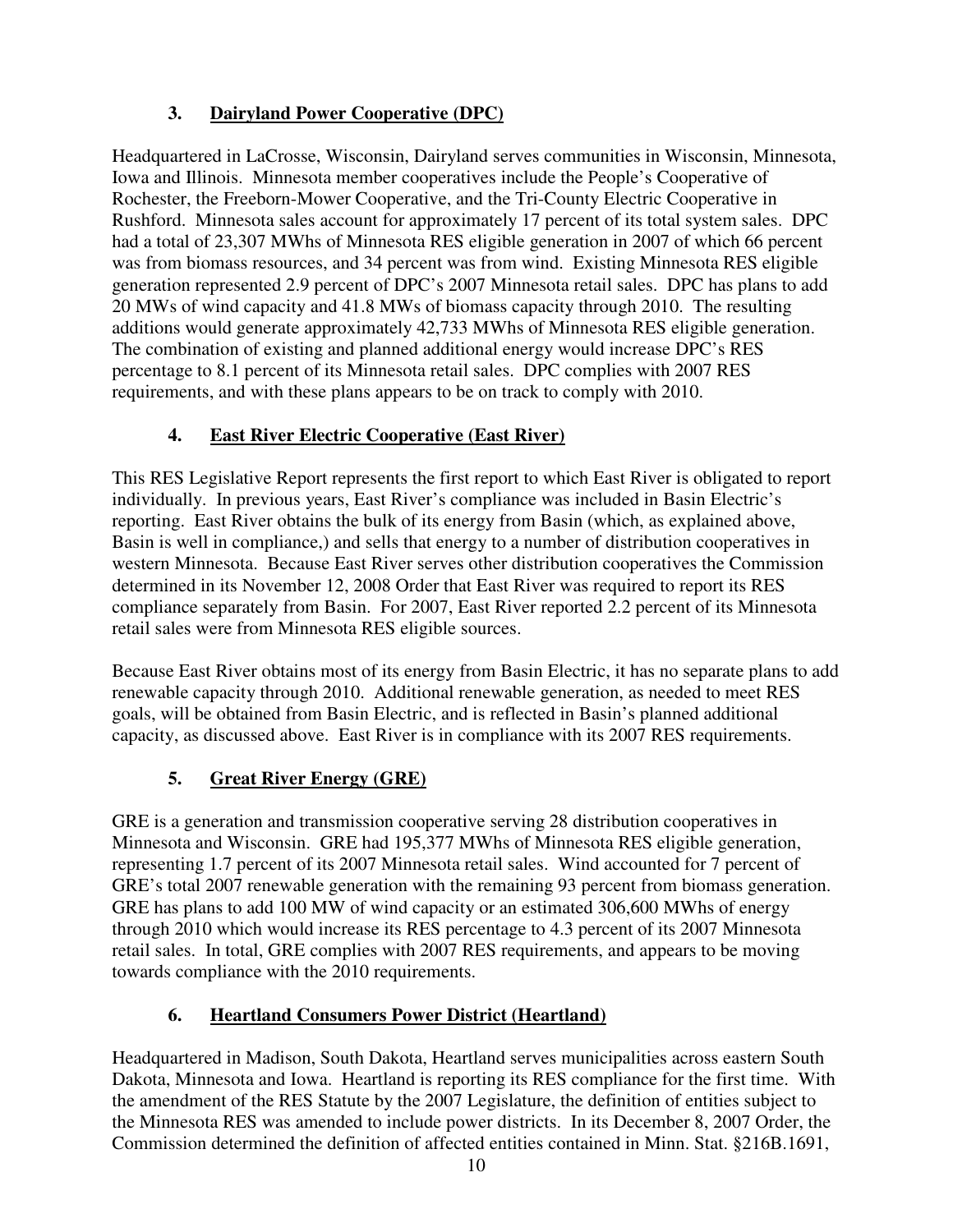subd. 1(b) included Heartland. For 2007, Heartland had no reported Minnesota RES eligible generation. However, Heartland has plans in place to add 41 MWs of wind capacity or 89,481 MWhs of Minnesota RES eligible generation, representing 18 percent of its Minnesota retail sales. With the addition of this planned wind generation, Heartland should be able to comply with its 2010 RES goal.

# **7. Interstate Power & Light (IPL)**

IPL is a subsidiary of Alliant Energy and serves customers in southern Minnesota. In 2007, IPL had 29,267 MWhs of Minnesota eligible RES generation, representing 3.5 percent of its 2007 Minnesota retail sales. The majority of IPL's existing renewable generation is from wind (99.6 percent) with the remaining 0.4 percent from biomass sources. IPL had an additional 1,418 MWhs of renewable generation from PPAs for which the REC assignment was unknown or silent. IPL indicated that the majority of this generation came from PPAs with small (less than 1 MW) wind producers and that it did not find it cost effective, given the small amount of energy generated, to determine REC ownership in order to pursue M-RETS registration of the facility. Were those additional 1,418 MWhs included in IPL's 2007 total generation amounts, its RES percentage would increase a slight 0.2 percent to 3.7 percent of 2007 Minnesota retail sales.

IPL has plans to add 200 MWs of wind generation through 2010. The additional wind generation would increase IPL's RES percentage to 7.3 percent of its 2007 Minnesota retail sales. Thus, IPL is in compliance with its 2007 RES objective, and appears to be on track to comply with the 2010 objective.

# **8. L&O Power Cooperative (L&O)**

Like East River Power Cooperative, L&O is reporting RES compliance for the first time as a separate entity. In prior years, L&O's compliance was included as part of Basin Electric's reporting. L&O had 1,280 MWhs or 1.2 percent of its 2007 Minnesota retail sales from Minnesota RES eligible generation.

Because L&O obtains most of its energy from Basin Electric, it has no separate plans to add renewable capacity through 2010. Additional renewable generation, as needed to meet RES goals, will be obtained from Basin Electric (which is discussed above), and is reflected in Basin's planned additional capacity.

# **9. Minnkota Power Cooperative (Minnkota)**

Minnkota is a generation and transmission cooperative serving a number of Minnesota distribution cooperatives in northwest Minnesota. Minnkota had a total of 8,915 MWhs of Minnesota RES eligible generation in 2007, representing 0.5 percent of its 1,784,445 MWhs of Minnesota retail sales. Minnkota began obtaining energy from a 99 MW wind farm in North Dakota in December 2007. Assuming a full year's generation from this wind facility, Minnkota's RES percentage would increase to 7.3 percent of its 2007 Minnesota retail sales. Thus, Minnkota is in compliance with its 2007 RES objective, and appears to be on track to comply with the 2010 objective.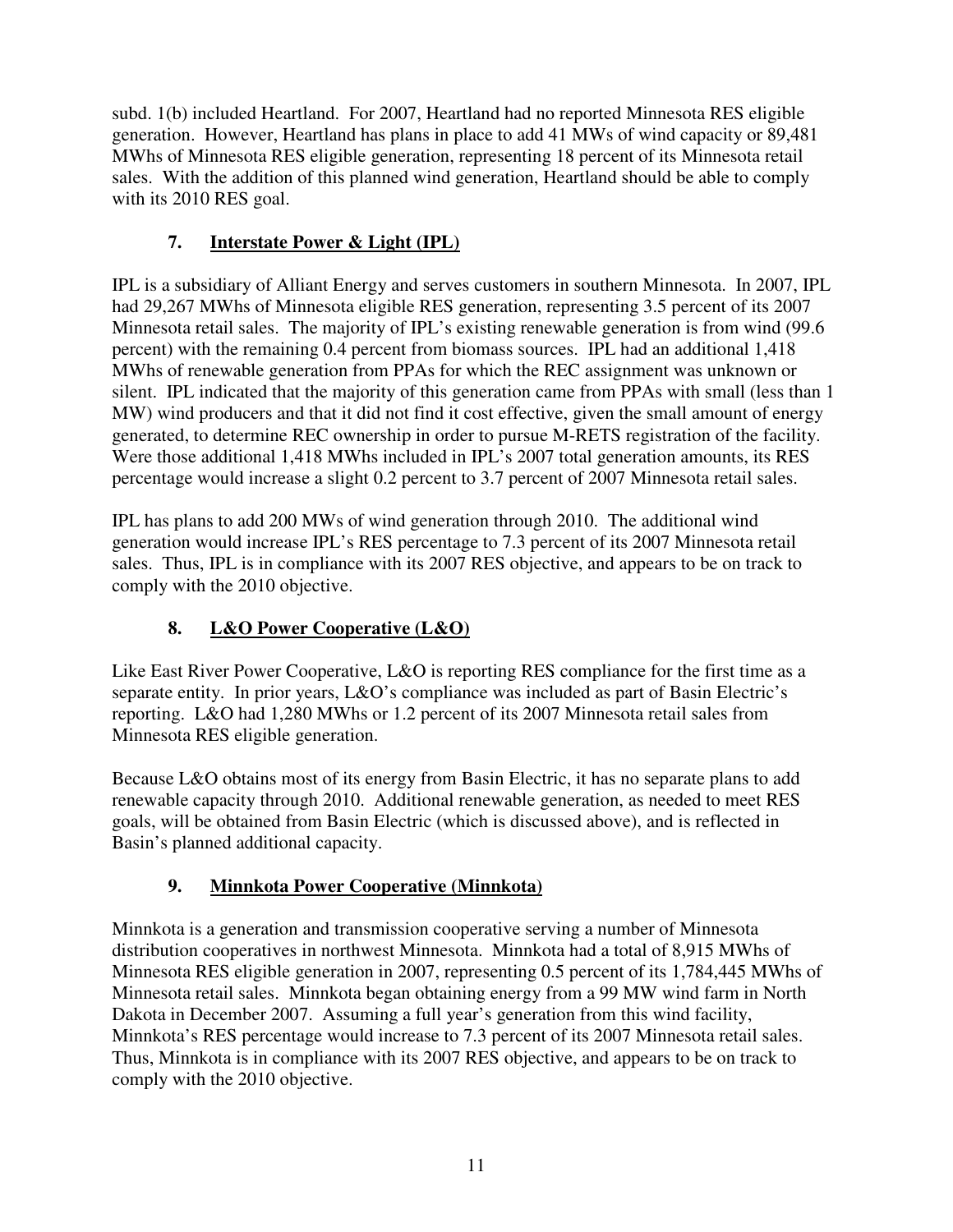Minnkota has plans to add an additional 247.5 MW of wind capacity through 2010. The resulting energy production would provide Minnkota with 28.5 percent of its 2007 Minnesota retail sales from RES eligible generation. All of Minnkota's current and planned renewable generation is from wind.

## **10. Minnesota Municipal Power Agency (MMPA)**

MMPA is composed of the cities of Anoka, Arlington, Brownton, Buffalo, Chaska, East Grand Forks, LeSueur, North St. Paul, Olivia, Shakopee, and Winthrop. MMPA had 913 MWhs of wind generation, or 0.1 percent of its 2007 Minnesota retail sales from Minnesota RES eligible generation. MMPA has indicated that it had signed a PPA in 2005 for the output of a 47.5 MW wind project that was scheduled to come on-line in 2006; however, the developer was unable to complete the project. MMPA has plans to acquire 44 MW in additional wind capacity. The additional approximately 134,904 MWhs of wind energy would increase MMPA's RES percentage to 10 percent of its 2007 Minnesota retail sales. Thus, MMPA appears to be making a good faith effort to comply with its RES obligations.

# **11. Minnesota Power (MP)**

Minnesota Power serves customers in northeast Minnesota, including Duluth. Minnesota Power had 800,783 MWhs of Minnesota RES eligible generation in 2007, or 8.9 percent of its 2007 Minnesota retail sales. Of its total 2007 renewable generation, 26 percent came from wind, 18 percent from biomass sources, and 56 percent from hydro sources.

MP has plans to add an additional 25 MWs of wind generation capacity through 2010. The additional wind generation would increase MP's RES percentage to 9.7 percent of its 2007 Minnesota retail sales. MP is currently meeting its 2007 RES goal, and is well positioned to comply with the 2010 goal.

# **12. Missouri River Energy Services (MRES)**

MRES has 60 member communities in Iowa, Minnesota, North Dakota, and South Dakota. In Minnesota, the communities include Alexandria, Detroit Lakes, Hutchinson, Jackson, Marshall, Worthington, and Wadena, among others. MRES's Minnesota retail sales represent approximately 52 percent of its total system retail sales.

In 2007, MRES had 58,334 MWhs of Minnesota RES eligible generation, or 5.4 percent of its 1,072,355 MWhs of Minnesota retail sales. The entirety of MRES's existing renewable generation is from wind. MRES plans to add 20 MW of wind resources through 2010 which would raise its RES percentage to 8.5 percent of its 2007 Minnesota retail sales. Thus, MRES meets its 2007 RES goal, and is on track to comply with the 2010 objective.

## **13. Northwestern Wisconsin Electric Company**

Northwestern Wisconsin Electric Company is an investor-owned electric utility serving retail customers in Burnett and Polk counties in Wisconsin. The utility has approximately 60 customers in Pine County, Minnesota.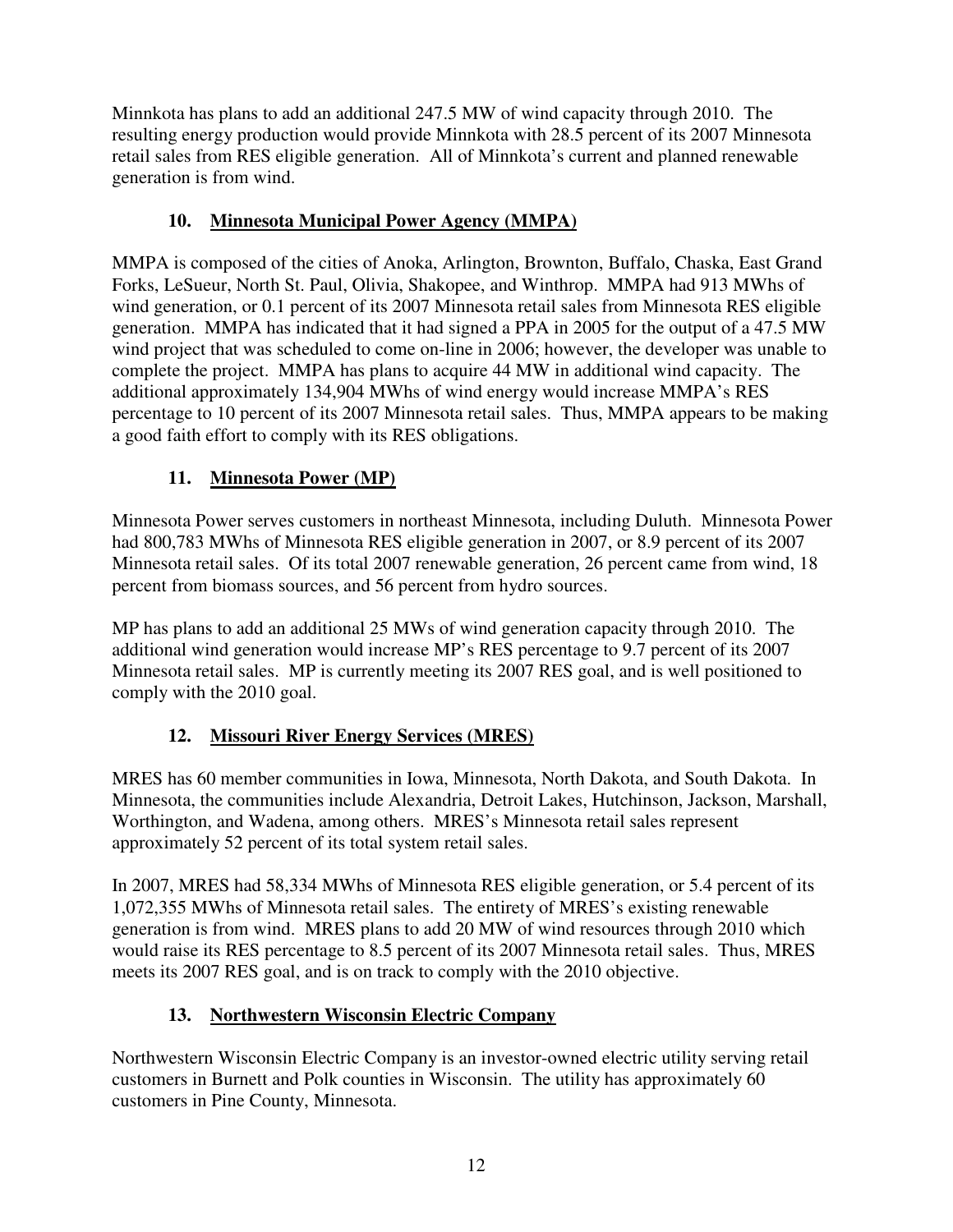In its November 12, 2008 Order, the Commission granted Northwestern Wisconsin Electric Company the discretion to report its renewable energy compliance information as provided to the Wisconsin Public Service Commission. Under Wisconsin law, Northwestern Wisconsin is required to provide 12.48 percent of its retail sales from renewables, and to increase this percentage by 2 percent in 2010 and 4 percent in 2015.

The Company is currently providing 12.48 percent of its retail sales from renewable sources in compliance with Wisconsin law. The Company indicates that its total 2007 Minnesota retail sales were 549 MWhs, or 0.3 percent of its total system sales. To meet its 1 percent 2007 RES goal for Minnesota, the Company would need to generate just over 5 MWhs of renewable generation. Given that its Wisconsin renewable requirements currently exceed Minnesota's RES requirement, and given the Company's ongoing compliance with Wisconsin law, the OES concludes that Northwestern Wisconsin is in compliance with Minnesota RES requirements for 2007, and likely to remain so in the future.

# **14. Otter Tail Power Company (OTP)**

Headquartered in Fergus Falls, Minnesota, OTP serves customers in Western Minnesota, North Dakota and South Dakota. OTP's electric sales to Minnesota customers represent approximately 52 percent of its total company retails sales.

OTP had 46,241 MWhs of Minnesota RES eligible generation in 2007 representing 2.2 percent of its 2007 Minnesota retail sales. Of its total renewable generation, 77 percent came from wind, 0.6 percent from biomass, and the remaining 22.8 percent from hydro sources. In addition, OTP indicated that it had 117,251 MWhs from renewable contracts in which the assignment of RECs was unclear or unknown. According to OTP, the facilities for which there was not clear REC assignment were typically less than 50 kW, and the amount of generation coupled with the fees for registering those facilities in M-RETS was not cost-justified. Had OTP been able to claim the RECs for these renewables, its RES percentage would increase to 7.5 percent of 2007 Minnesota retail sales.

OTP has plans to add 102.3 MWs of wind and 12 MWs of biomass through 2010. The planned additions would increase OTP's RES percentage to 11.1 percent of its 2007 Minnesota retail sales. Thus, OTP has complied with its 2007 RES goal, and appears to be well positioned to meet its 2010 target.

# **15. Southern Minnesota Municipal Power Agency (SMMPA)**

 $\overline{a}$ 

SMMPA serves communities located primarily in south central and southeastern Minnesota. SMMPA had 22,279 MWhs of Minnesota RES eligible generation in 2007, or 0.8 percent of its 2,949,971 MWhs of Minnesota retail sales. Wind represented 69 percent of SMMPA's total 2007 renewable generation with the remaining 31 percent from biomass sources. At this time, SMMPA's RES percentage does not reflect the fact that SMMPA purchased renewable energy credits or RECs of 205,210 MWh since this purchase was made prior to the implementation of the M-RETS system.<sup>12</sup> The Commission has not, to date, allowed previous REC purchases to count as compliance with RES. However, after reviewing the circumstances of those requests

<sup>&</sup>lt;sup>12</sup> With the implementation of the M-RETS system, utilities will be able to purchase RECs through M-RETS for compliance with RES.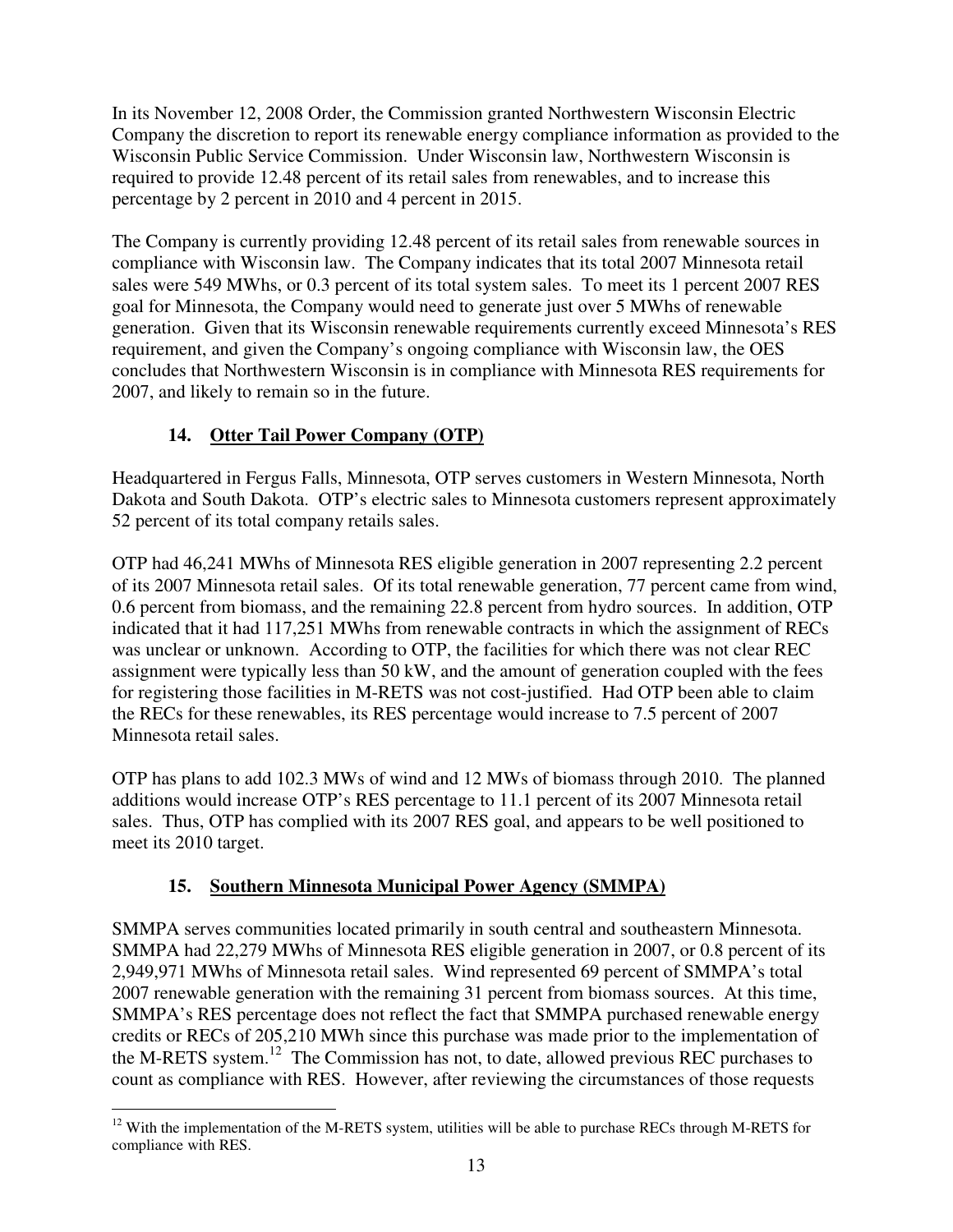and the subsequent Commission Orders, SMMPA may or may not choose to pursue such a request to recognize their RECs. If SMMPA's REC purchases were included in the calculation, the percentage of retail sales from renewable sources would increase to 7.7 percent. Thus, if SMMPA's RECs are considered, the utility surpasses its 2007 goal. If the RECs are not considered, SMMPA is close to its "good faith effort" 2007 goal.

Through 2010, SMMPA has plans to add 136 MWs of wind and 50.6 MWs of biomass generation. The generation from the planned additions would increase SMMPA's RES percentage to 22.4 percent of its 2007 Minnesota retail sales. With these plans, SMMPA appears on track to meet its future RES goals.

## **16. Xcel Energy**

Xcel is the largest electric utility in Minnesota serving large portions of Minnesota, including the Twin Cities and St. Cloud. Xcel had 1,882,894 MWhs of Minnesota RES eligible generation in 2007 of which 54 percent was from wind, 25 percent from hydro, and the remaining 21 percent from biomass sources. RES eligible generation represented 5.6 percent of Xcel's 2007 Minnesota retail sales. In addition, Xcel had a total of 1,280,922 MWhs of renewable generation through PPAs in which its entitlement to the RECs is silent or unknown. Xcel is pursuing its request that the Commission find that Xcel and its customers are entitled to the RECs under a total of 46 contracts signed long before the existence of RECs. The PPAs in dispute generally predate the passage of the REO Statute in 2001, and were entered into under the Federal Public Utility Regulatory Policy Act (PURPA), or to satisfy the requirements of Minn. Stat. §216B.2423 (Wind Mandate) and §216B.2424 (Biomass Mandate) enacted in 1994. Xcel's request remains pending before the Commission. If the generation from the 46 disputed PPAs is included in Xcel's 2007 generation amounts, the Company's RES percentage would increase to 9.5 percent of its Minnesota retail sales.

Xcel has plans to add 720 MWs of wind, 14.6 MWs of biomass, and 12.2 MWs of hydro through 2010. If all the generation comes to fruition as planned, planned and existing generation would represent 11.8 percent of Xcel's 2007 Minnesota retail sales. If Xcel receives clear title to the RECs for the 46 disputed contracts, its total existing and planned Minnesota RES eligible generation would represent 15.6 percent of its 2007 Minnesota retail sales. Thus, Xcel has met its 2007 requirement and appears to be on track to meet its 2010 requirement.

### **IV. OBSTACLES AND POTENTIAL SOLUTIONS FOR MEETING THE RES REQUIREMENTS**

The OES sought utility comment on obstacles the utilities have encountered or anticipate encountering to meeting the RES requirements. Transmission constraints and the rising cost and availability of equipment, particularly wind turbines, were the two areas repeatedly cited by the utilities as potential obstacles. With respect to transmission constraints the lack of available transmission in areas with significant wind resources was frequently cited as an obstacle. In addition, utilities expressed concerns with the size of the Midwest Independent System Operator's (MISO) queue to provide engineering studies of generation facilities, slow implementation of MISO queue reform, and general long lead times for development of